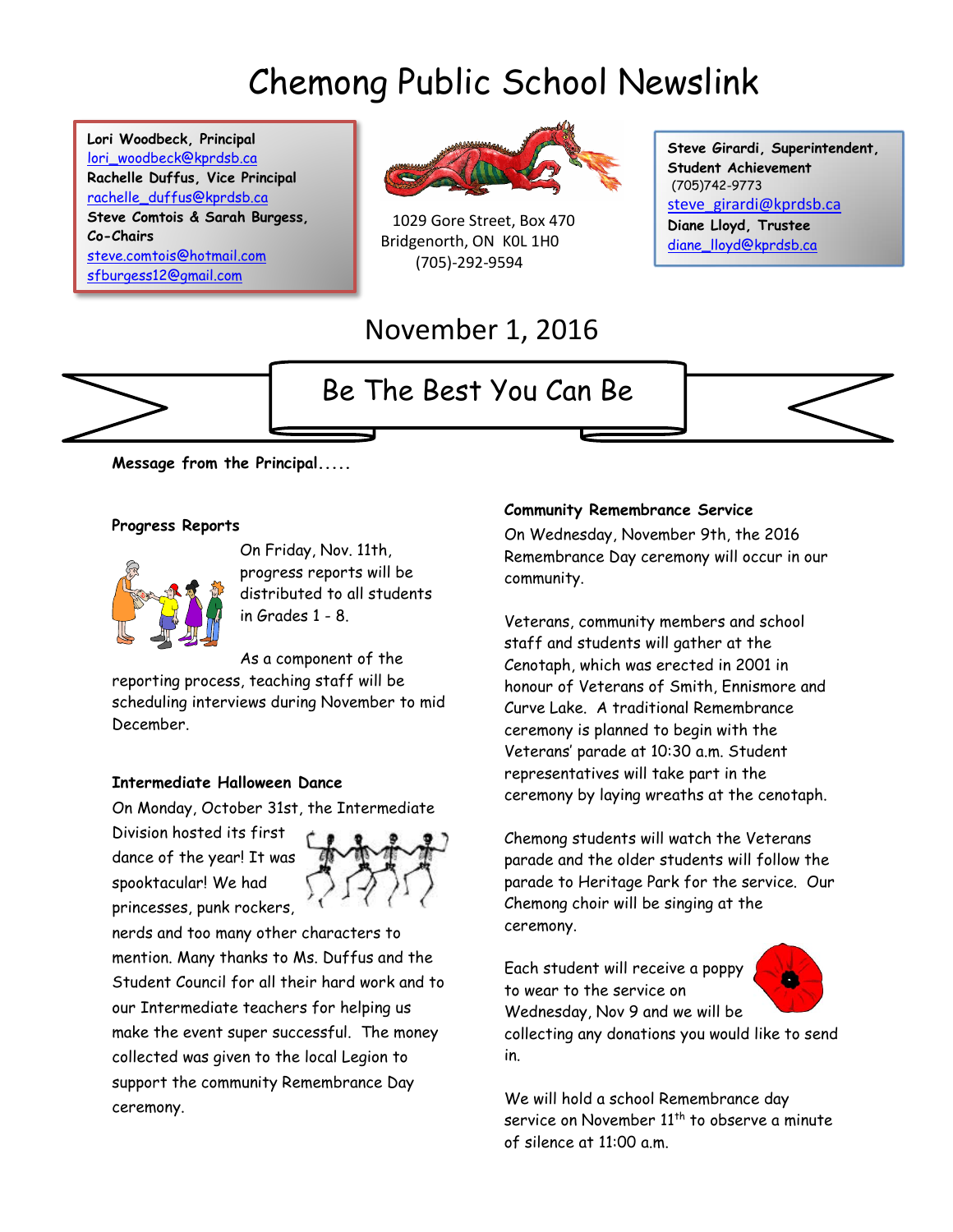#### **Cross Country**



On Wednesday, October 5<sup>th</sup> Chemong had 49

participants in the Northern Cross Country meet. The weather was beautiful and the running was fast. All of our runners gave their best effort and represented Chemong very well. Some top finishers were:

Cameron S – 2<sup>nd</sup> Sam M – 2<sup>nd</sup> Chloe F – 3<sup>rd</sup> Claire S - 9<sup>th</sup> Erik U - 2<sup>nd</sup> Owen A - 4<sup>th</sup> Kenzie F – 10<sup>th</sup> Kyle P – 4<sup>th</sup> Madi H – 3<sup>rd</sup> Halle L – 10<sup>th</sup> Jayden M – 5<sup>th</sup>

Our grade 5 girls team finished 2<sup>nd</sup> and our grade 6 boys team finished  $1^\mathrm{st}$ .

On Wednesday, October 12 Chemong had 19 runners qualify and compete in the KPREAA Cross Country meet. Against very good competition, Chemong runners were again excellent representatives of Chemong and placed very well. Some top finishers were: Erik U – 1 st Carson B – 7<sup>th</sup> Madi H - 7<sup>th</sup>

Again our grade 6 boy's team finished 1st. Another amazing performance by all 5 runners – Erik U, Owen A, Kohl M, Carson B, Cole K.

On Saturday, October 22, a Super Cross Country Meet was held in Toronto. It was an open event to elementary students from all around the Toronto area. Erik U attended the meet and came 1<sup>st</sup>! Well done Erik!



#### **Soccer**

Congratulations to our Intermediate Recreational Soccer Team- they participated in the Northern Area tournament on Friday at Beavermead. They started with two ties, followed by two losses by one goal, then won by one goal. All games were close, and each player developed their individual skills and team play throughout the day. Congratulations to:

Tayshaun B, Blake L, Adam S, Noah A, Ethan B, Brian P, Kody B, Kris D, Josh M, Kyle P, Emily B, Nishka M, Hannah H, Jewelle R, Madison W, Kyla T, Alyssa C



And Special thanks to Cassi L, who stepped up as

Assistant Coach for the tournament and to our parents who came to support the team, and enjoy the day of soccer!

Our Intermediate Competitive team played in their tournament at Milroy Field. The team played better each game closing with a close 2-1 loss. The team consisted of Awesome Attackers – Madi H, Isaac F, Ryan C. Magnificent Midfielders – Ben H, Daria H, Ian T. Flying Flanks – Emily T, Taylor M, Jayden M. Dynamic Defenders – Madeleine D, Halle L, McKenna C and Great Goalies – Daniel S and Isaac L.

#### **Volleyball**

Junior Mixed Gender volleyball is starting up this week and will run every Thursday and Friday morning recess through November. Rep team selections will be made and tournament will be hosted at Kenner near beginning of December.

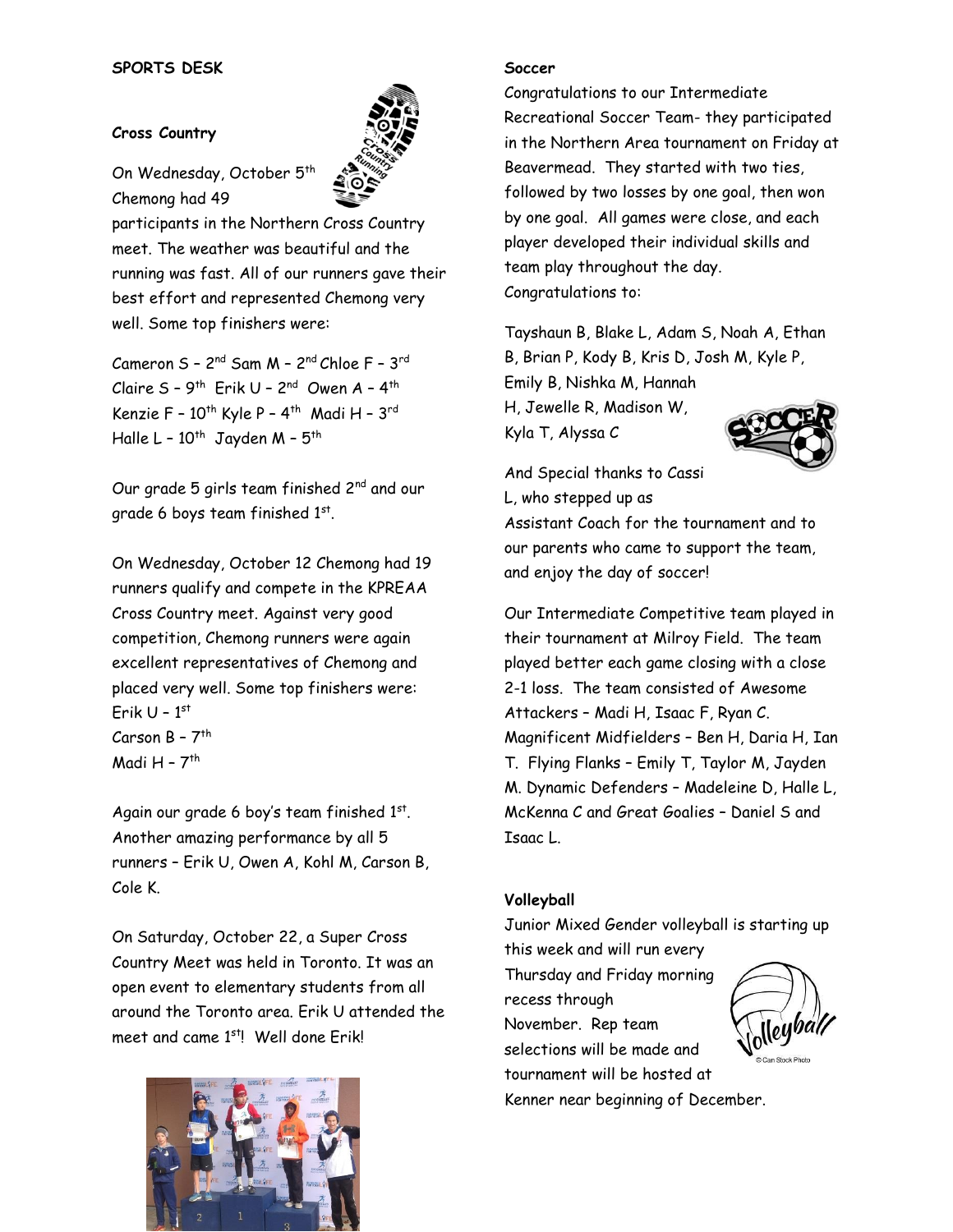#### **Green Dragon News**

It's been a busy month as we started our Learning Grove project and the season started to change.

The Learning Grove is starting to take shape! With the help of many classes, we planted 11 trees in the very rocky, compacted soil on the Jr/Int yard. Now our attention turns to keeping them mulched and well-watered until freeze-



up. In the early Spring, our focus will be to build raised vegetable beds, install picnic tables and install armour stone seating. After many months of planning, it's

exciting to see our community coming together to make it a reality.

In the Green Classroom, our Dragons are working hard putting the gardens to bed and planting winter crops, such as garlic. As November marches on, many classes will be roaming Bridgenorth to plant hundreds of red and white tulips in honour of Canada's sesquicentennial next year. Their hard work will bring Canadian pride to bloom in the spring. Go Dragons!

#### **School Council News**

October was a busy month for School Council. Our October meeting involved making decisions about fundraising and how to best support our school.

The "Fresh From the Farm" fundraiser was a success. Next year we hope to launch this fundraiser earlier in the school year. Our next big fundraiser will be the "Chemong School Marketplace" on November 10 (see insert). We have twenty vendors. This is a

great opportunity to do some early Christmas shopping!

School Council is very happy to announce that we will be moving forward with phase two of the library



renovation. Much of our fundraising dollars will be put toward this phase. Phase two involves new soft furniture, a book spinner and some more tables**.** We are excited to watch phase two evolve. Please check out the School Council bulletin board in the front foyer for updated photos of the library transition.

In addition, council will financially support the cost of Jimmy Chapman Breakdance, Drumfit, Incredi-Brent and Sarah and Grade Eight Graduation. School Council also helps support the Nutrition Bin program. With the rising cost of food and the stress this puts on many families, we agreed to increase the amount of money we contribute to this program.

Our next meeting is Monday November 21 at 6:30. Please join us if you can. We look forward to fresh ideas.

#### **#SleepDay**

On Friday, November  $4^{th}$  we are going to wear our PJs and bring a twoonie in support of Sleeping Children Around the World. See separate letter included in Newslink for further details.

### $\bigcirc$ SP Silent Fundraiser

Promote reading at home, browse great gift ideas and help support Chemong PS! Take a peek at our great selection of magazines, e-books and holiday gift ideas. To order, simply go to www.QSP.ca and click SHOP NOW.

#### Enter Group Online ID 4055414

.<br>Quick , convenienthome delivery! Every sale earns BIG money for our school. Thanks for your suppoi